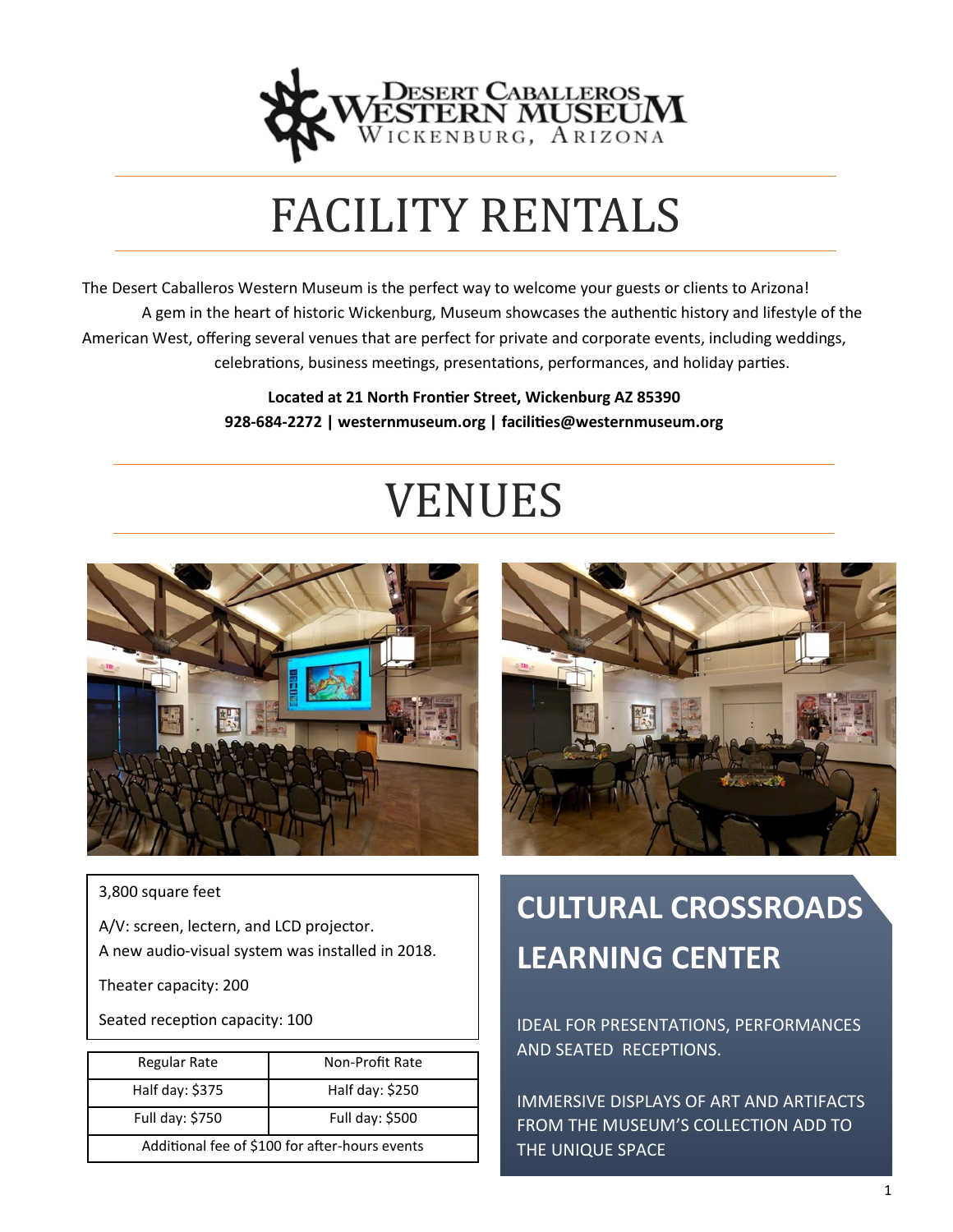



| Regular Rate                    | Non-Profit Rate |  |
|---------------------------------|-----------------|--|
| Evening: \$800                  | Evening: \$400  |  |
| Evening hours: $5:30 - 10$ p.m. |                 |  |

4,420 square feet

Only available for evening events (5:30—10 p.m.)

Cocktail reception capacity: 200

Seated reception capacity: 50

#### **MAIN MUSEUM**

UPPER LEVEL FEATURES ART AND SPECIAL EXHIBITIONS, WHILE THE LOWER LEVEL PRO-VIDES A UNIQUE VENUE FOR DINING



300 square feet

A/V: Mounted television screen and conference phone

Only available during daytime Monday—Friday

Capacity: 16

| Regular Rate    | Non-Profit Rate |
|-----------------|-----------------|
| Half day: \$200 | Half day: \$150 |
| Full day: \$400 | Full day: \$300 |

#### **LIBRARY**

PERFECT FOR CORPORATE RETREATS OR BOARD MEETINGS